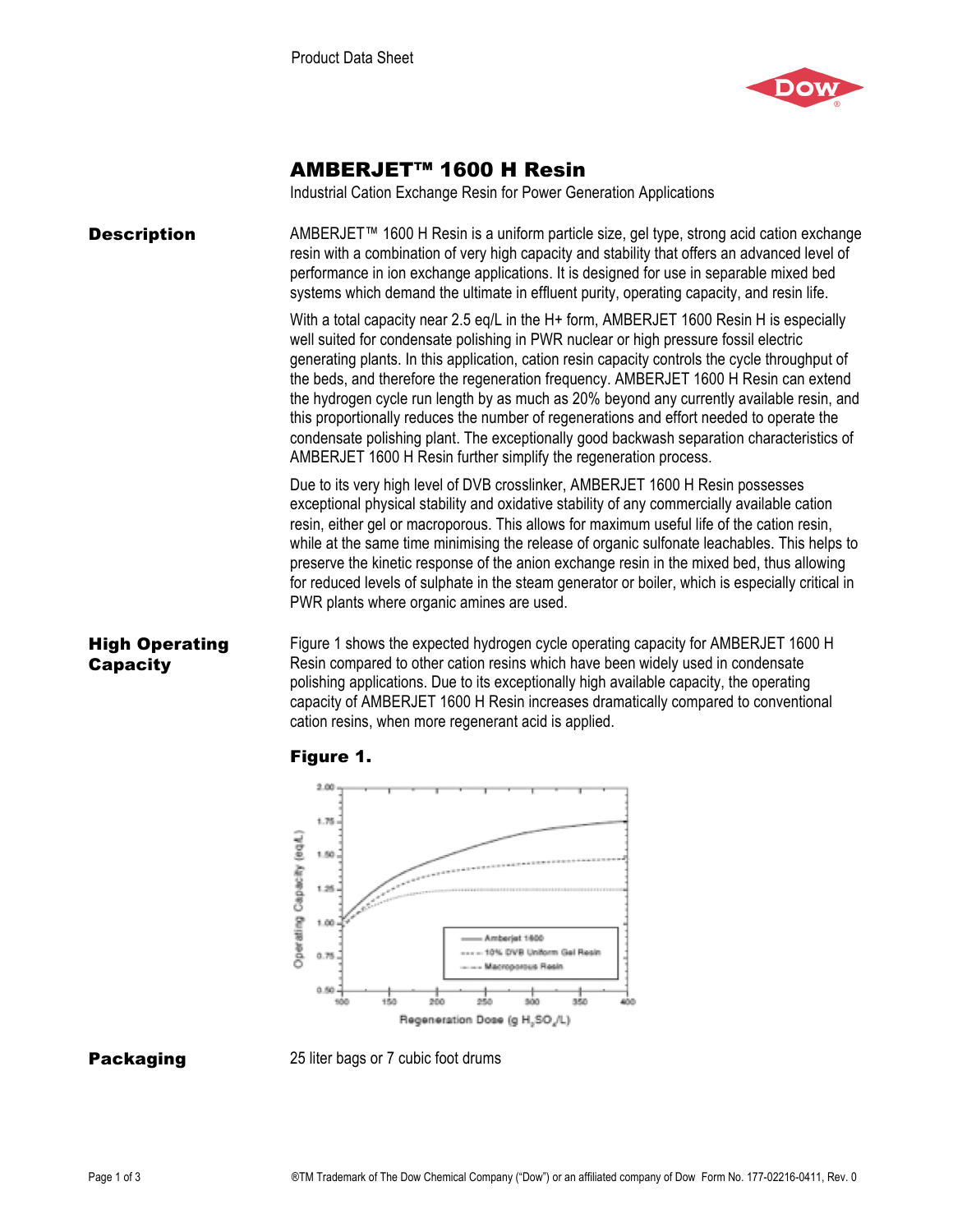## Typical Physical and Chemical Properties

| Physical form                                                               | Chart data inset                       |  |
|-----------------------------------------------------------------------------|----------------------------------------|--|
| Matrix                                                                      | text                                   |  |
| Functional group                                                            | text                                   |  |
| lonic form as shipped                                                       | $Na+$ form                             |  |
| Total exchange capacity, min.                                               | eq/L<br>kgr/ft <sup>3</sup> as $CaCO3$ |  |
| Bead size distribution range<br>300-1,200 µm, min.<br>$<$ 300 $\mu$ m, max. | $\%$<br>%                              |  |
| Moisture retention capacity                                                 | $\%$                                   |  |
| Whole uncracked beads                                                       | $\%$                                   |  |
| Color throw, as packaged, max.                                              | <b>APHA</b>                            |  |
| Acidity range                                                               | рH                                     |  |
| Total swelling ( $Ca^{++} \rightarrow Na^{+}$ )                             | $\%$                                   |  |
| Particle density                                                            | g/mL                                   |  |
| Shipping weight**                                                           | g/L<br>lbs/ft <sup>3</sup>             |  |

## Suggested **Operating Conditions**

| Maximum operating temperature       | 135°C / 275°F                                |
|-------------------------------------|----------------------------------------------|
| Minimum bed depth                   | 800 mm (2.6 ft)                              |
| Service flow rate (Linear Velocity) | 10-120 BV*/h (1.2-15.0 gpm/ft <sup>3</sup> ) |
| Regeneration                        |                                              |
| Regenerant                          | $H2SO4$ or HCI                               |
| Level (100% basis)                  | 120-320 g/L (7.5-20 lbs/ft <sup>3</sup> )    |
| Concentration                       | $4 - 8%$                                     |
| Minimum contact time                | 30 minutes                                   |
| Slow rinse volume                   | 1–2 BV at regeneration flow rate             |
| Fast rinse                          | $4 - 8$ BV                                   |

\*1 BV (Bed Volume) = 1 m<sup>3</sup> solution per m<sup>3</sup> resin or 7.5 gals per ft<sup>3</sup> resin